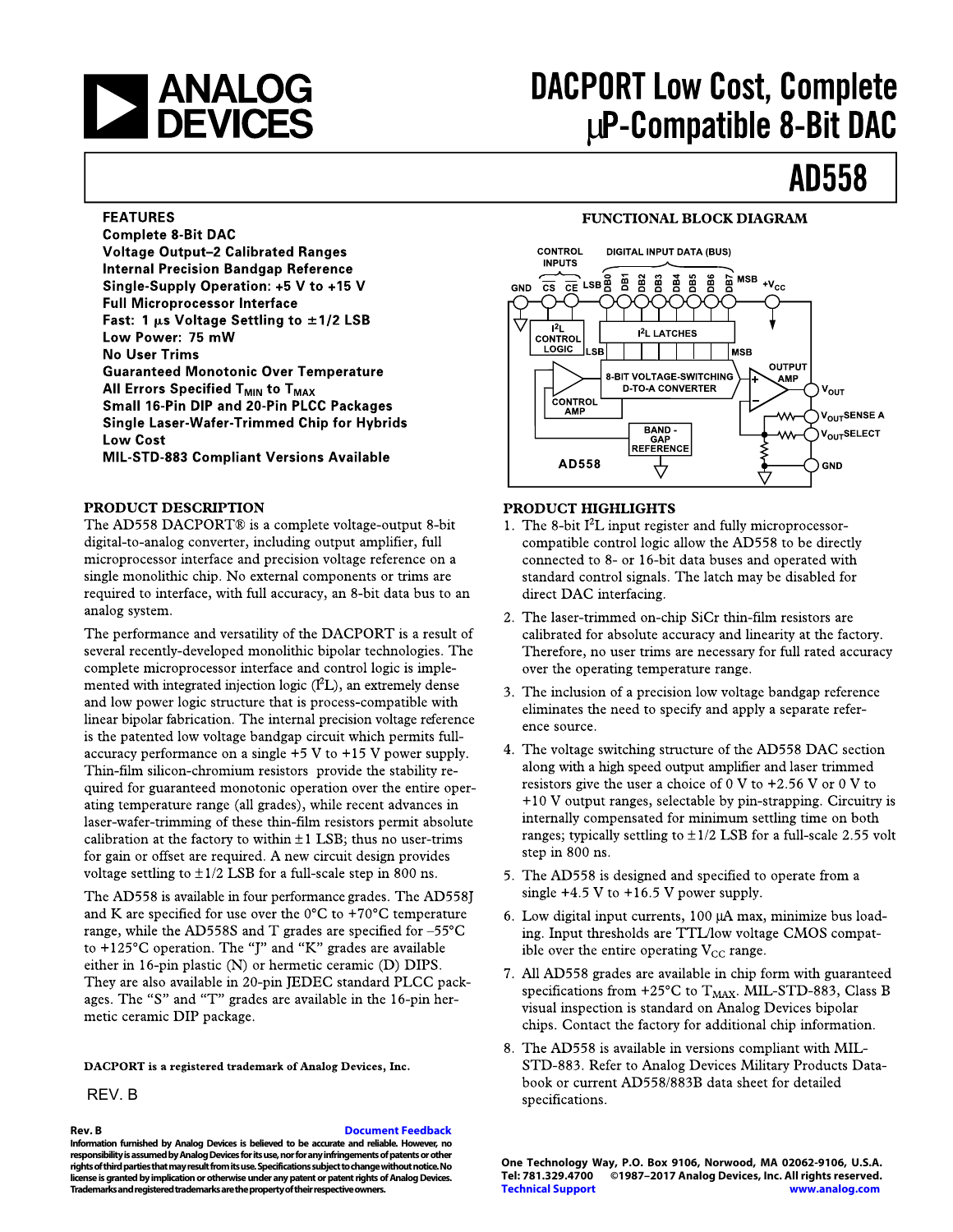# $AD558-SPECIFICATIONS$  (@ T<sub>A</sub> = +25°C, V<sub>CC</sub> = +5 V to +15 V unless otherwise noted)

| Model                                                                                                                                                                                                                    | Min                                        | <b>AD558J</b><br>Typ                                                                          | Max                              | Min                                                | AD558K<br>Typ                                                                    | Max                              | Min                                        | AD558S <sup>1</sup><br>Typ                                                       | Max                              | Min                                    | AD558T <sup>1</sup><br>Typ                                                       | Max                              | Units                                  |
|--------------------------------------------------------------------------------------------------------------------------------------------------------------------------------------------------------------------------|--------------------------------------------|-----------------------------------------------------------------------------------------------|----------------------------------|----------------------------------------------------|----------------------------------------------------------------------------------|----------------------------------|--------------------------------------------|----------------------------------------------------------------------------------|----------------------------------|----------------------------------------|----------------------------------------------------------------------------------|----------------------------------|----------------------------------------|
| <b>RESOLUTION</b>                                                                                                                                                                                                        |                                            |                                                                                               | 8                                |                                                    |                                                                                  | 8                                |                                            |                                                                                  | 8                                |                                        |                                                                                  | 8                                | <b>Bits</b>                            |
| RELATIVE ACCURACY <sup>2</sup><br>$0^{\circ}$ C to +70 $^{\circ}$ C<br>$-55^{\circ}$ C to +125 $^{\circ}$ C                                                                                                              |                                            |                                                                                               | ±1/2                             |                                                    |                                                                                  | ±1/4                             |                                            |                                                                                  | ±1/2<br>±3/4                     |                                        |                                                                                  | ±1/4<br>±3/8                     | <b>LSB</b><br><b>LSB</b>               |
| <b>OUTPUT</b><br>Ranges <sup>3</sup><br><b>Current Source</b><br>Sink                                                                                                                                                    | $+5$                                       | $0$ to $+2.56$<br>$0$ to $+10$<br><b>Internal Passive</b><br>Pull-Down to Ground <sup>4</sup> |                                  | $+5$                                               | $0$ to $+2.56$<br>$0$ to $+10$<br><b>Internal Passive</b><br>Pull-Down to Ground |                                  | $+5$                                       | $0$ to $+2.56$<br>$0$ to $+10$<br><b>Internal Passive</b><br>Pull-Down to Ground |                                  | $+5$                                   | $0$ to $+2.56$<br>$0$ to $+10$<br><b>Internal Passive</b><br>Pull-Down to Ground |                                  | V<br>V<br>mA                           |
| OUTPUT SETTLING TIME <sup>5</sup><br>0 to 2.56 Volt Range<br>0 to 10 Volt Range <sup>4</sup>                                                                                                                             |                                            | $0.8\,$<br>2.0                                                                                | 1.5<br>3.0                       |                                                    | 0.8<br>2.0                                                                       | 1.5<br>3.0                       |                                            | 0.8<br>2.0                                                                       | 1.5<br>3.0                       |                                        | 0.8<br>2.0                                                                       | 1.5<br>3.0                       | μs<br>μs                               |
| FULL-SCALE ACCURACY <sup>6</sup><br>@ $25^{\circ}$ C<br>$T_{MIN}$ to $T_{MAX}$                                                                                                                                           |                                            |                                                                                               | ±1.5<br>±2.5                     |                                                    |                                                                                  | ±0.5<br>±1                       |                                            |                                                                                  | ±1.5<br>±2.5                     |                                        |                                                                                  | ±0.5<br>±1                       | <b>LSB</b><br>LSB                      |
| <b>ZERO ERROR</b><br>$(a)$ 25 $\mathrm{^{\circ}C}$<br>$T_{MIN}$ to $T_{MAX}$                                                                                                                                             |                                            |                                                                                               | ±1<br>±2                         |                                                    |                                                                                  | ±1/2<br>±1                       |                                            |                                                                                  | ±1<br>±2                         |                                        |                                                                                  | ±1/2<br>±1                       | <b>LSB</b><br><b>LSB</b>               |
| MONOTONICITY <sup>7</sup>                                                                                                                                                                                                |                                            |                                                                                               |                                  |                                                    |                                                                                  |                                  |                                            |                                                                                  |                                  |                                        |                                                                                  |                                  |                                        |
| $T_{MIN}$ to $T_{MAX}$                                                                                                                                                                                                   |                                            | Guaranteed                                                                                    |                                  |                                                    | Guaranteed                                                                       |                                  |                                            | Guaranteed                                                                       |                                  |                                        | Guaranteed                                                                       |                                  |                                        |
| <b>DIGITAL INPUTS</b><br>$\rm T_{MIN}$ to $\rm T_{MAX}$<br>Input Current<br>Data Inputs, Voltage<br>Bit On-Logic "1"<br>Bit On-Logic "0"<br>Control Inputs, Voltage<br>On-Logic "1"<br>On-Logic "0"<br>Input Capacitance | 2.0<br>$\mathbf{0}$<br>2.0<br>$\mathbf{0}$ | $\overline{4}$                                                                                | ±100<br>0.8<br>0.8               | 2.0<br>$\boldsymbol{0}$<br>2.0<br>$\boldsymbol{0}$ | $\overline{4}$                                                                   | ±100<br>0.8                      | 2.0<br>$\mathbf{0}$<br>2.0<br>$\mathbf{0}$ | $\overline{4}$                                                                   | ±100<br>0.8                      | 2.0<br>$\Omega$<br>2.0<br>$\mathbf{0}$ | $\overline{4}$                                                                   | 100<br>0.8                       | μA<br>V<br>V<br>V<br>V<br>pF           |
| TIMING <sup>8</sup><br>tw, Strobe Pulse Width<br>$T_{MIN}$ to $T_{MAX}$<br>t <sub>DH</sub> Data Hold Time<br>$T_{MIN}$ to $T_{MAX}$<br>t <sub>DS</sub> Data Set-Up Time<br>$T_{MIN}$ to $T_{MAX}$                        | 200<br>270<br>10<br>10<br>200<br>270       |                                                                                               |                                  | 200<br>270<br>10<br>10<br>200<br>270               |                                                                                  |                                  | 200<br>270<br>10<br>10<br>200<br>270       |                                                                                  |                                  | 200<br>270<br>10<br>10<br>200<br>270   |                                                                                  |                                  | ns<br>$\rm ns$<br>ns<br>ns<br>ns<br>ns |
| <b>POWER SUPPLY</b><br>Operating Voltage Range (V <sub>CC</sub> )<br>2.56 Volt Range<br>10 Volt Range<br>Current $(I_{CC})$<br>Rejection Ratio                                                                           | $+4.5$<br>$+11.4$                          | 15                                                                                            | $+16.5$<br>$+16.5$<br>25<br>0.03 | $+4.5$<br>$+11.4$                                  | 15                                                                               | $+16.5$<br>$+16.5$<br>25<br>0.03 | $+4.5$<br>$+11.4$                          | 15                                                                               | $+16.5$<br>$+16.5$<br>25<br>0.03 | $+4.5$<br>$+11.4$                      | 15                                                                               | $+16.5$<br>$+16.5$<br>25<br>0.03 | $\rm V$<br>V<br>mA<br>$\frac{9}{6}$ /% |
| POWER DISSIPATION, $V_{CC}$ = 5 V<br>$V_{\text{CC}} = 15$ V<br>OPERATING TEMPERATURE RANGE                                                                                                                               | $\Omega$                                   | 75<br>225                                                                                     | 125<br>375<br>$+70$              | $\boldsymbol{0}$                                   | 75<br>225                                                                        | 125<br>375<br>$+70$              | $-55$                                      | 75<br>225                                                                        | 125<br>375<br>$+125$             | $-55$                                  | 75<br>225                                                                        | 125<br>375<br>$+125$             | mW<br>mW<br>$^{\circ}C$                |
|                                                                                                                                                                                                                          |                                            |                                                                                               |                                  |                                                    |                                                                                  |                                  |                                            |                                                                                  |                                  |                                        |                                                                                  |                                  |                                        |

#### NOTES

<sup>1</sup>The AD558 S & T grades are available processed and screened lo MIL-STD-883 Class B. Consult Analog Devices' Military Databook for details.

<sup>2</sup>Relative Accuracy is defined as the deviation of the code transition points from the ideal transfer point on a straight line from the offset to the full scale of the device. See "Measuring Offset Error".

<sup>3</sup>Operation of the 0 volt to 10 volt output range requires a minimum supply voltage of +11.4 volts.

<sup>4</sup>Passive pull-down resistance is 2 kΩ for 2.56 volt range, 10 kΩ for 10 volt range.

5 Settling time is specified for a positive-going full-scale step to ± 1/2 LSB. Negative-going steps to zero are slower, but can be improved with an external pull-down. <sup>6</sup>The full range output voltage for the 2.56 range is 2.55 V and is guaranteed with a +5 V supply, for the 10 V range, it is 9.960 V guaranteed with a +15 V supply. <sup>7</sup>A monotonic converter has a maximum differential linearity error of  $\pm 1$  LSB.

8 See Figure 7.

Specifications shown in **boldface** are tested on all production units at final electrical test.

Specifications subject to change without notice.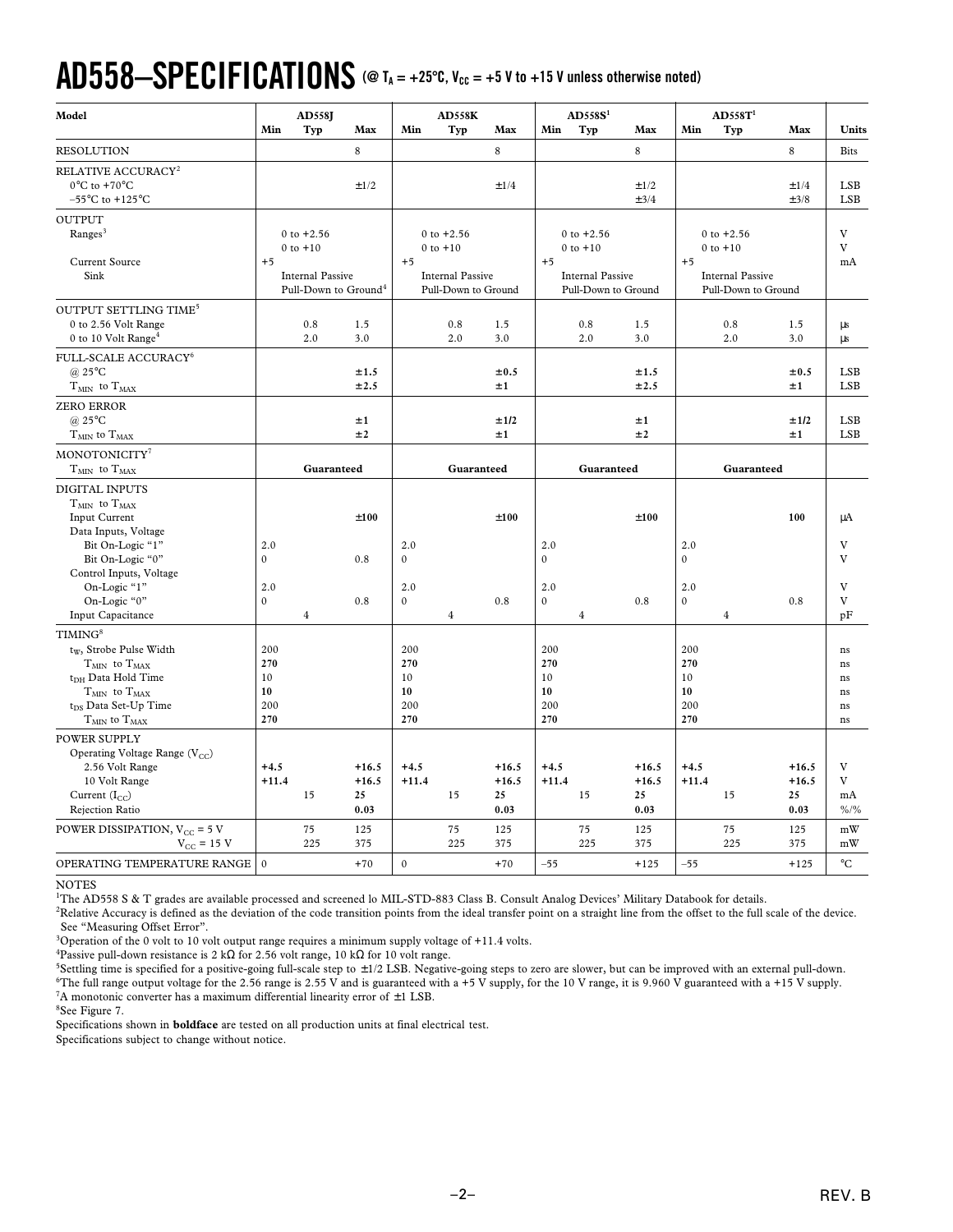#### **ABSOLUTE MAXIMUM RATINGS\***

| Momentary Short to $V_{CC}$                                                           |
|---------------------------------------------------------------------------------------|
|                                                                                       |
| Storage Temperature Range                                                             |
| N/P (Plastic) Packages $\ldots \ldots \ldots \ldots -25$ °C to +100°C                 |
| D (Ceramic) Package 55°C to +150°C                                                    |
| Lead Temperature (soldering, 10 sec) $\dots \dots \dots \dots +300^{\circ}C$          |
| <b>Thermal Resistance</b>                                                             |
| Junction to Ambient/Junction to Case                                                  |
| D (Ceramic) Package $\ldots \ldots \ldots \ldots \ldots 100^{\circ}C/W/30^{\circ}C/W$ |
| N/P (Plastic) Packages  140°C/W/55°C/W                                                |

\*Stresses greater than those listed under "Absolute Maximum Ratings" may cause permanent damage to the device. This is a stress rating only and functional operation of the device at these or any other conditions above those indicated in the operational section of this specification is not implied. Exposure to absolute maximum rating conditions for extended periods may affect device reliability.



**Bond Pad Coordinates**

| Pad No.        | <b>Pad Name</b>          | <b>X Coordinate</b> | <b>Y Coordinate</b> |
|----------------|--------------------------|---------------------|---------------------|
|                | D <sub>B</sub> 0         | $-702$              | 1265                |
| $\overline{2}$ | DB1                      | $-927$              | 1265                |
| 3              | DB <sub>2</sub>          | $-957$              | 1004                |
| 4              | DB <sub>3</sub>          | $-957$              | 347                 |
| 5              | DB4                      | $-957$              | 115                 |
| 6              | DB <sub>5</sub>          | $-957$              | $-111$              |
| 7              | DB <sub>6</sub>          | $-927$              | $-1248$             |
| 8              | DB7                      | $-702$              | $-1248$             |
| 9              | $\overline{\mathsf{CE}}$ | 47                  | $-1248$             |
| 10             | $\overline{\text{CS}}$   | 272                 | $-1248$             |
| 11             | Vcc                      | 957                 | $-1225$             |
| 12             | <b>GND</b>               | 957                 | $-965$              |
| 13             | <b>GND</b>               | 946                 | 970                 |
| 14             | <b>VOUTSELECT</b>        | 923                 | 1265                |
| 15             | <b>VOUTSENSE</b>         | 689                 | 1265                |
| 16             | <b>Vout</b>              | $-461$              | 1265                |







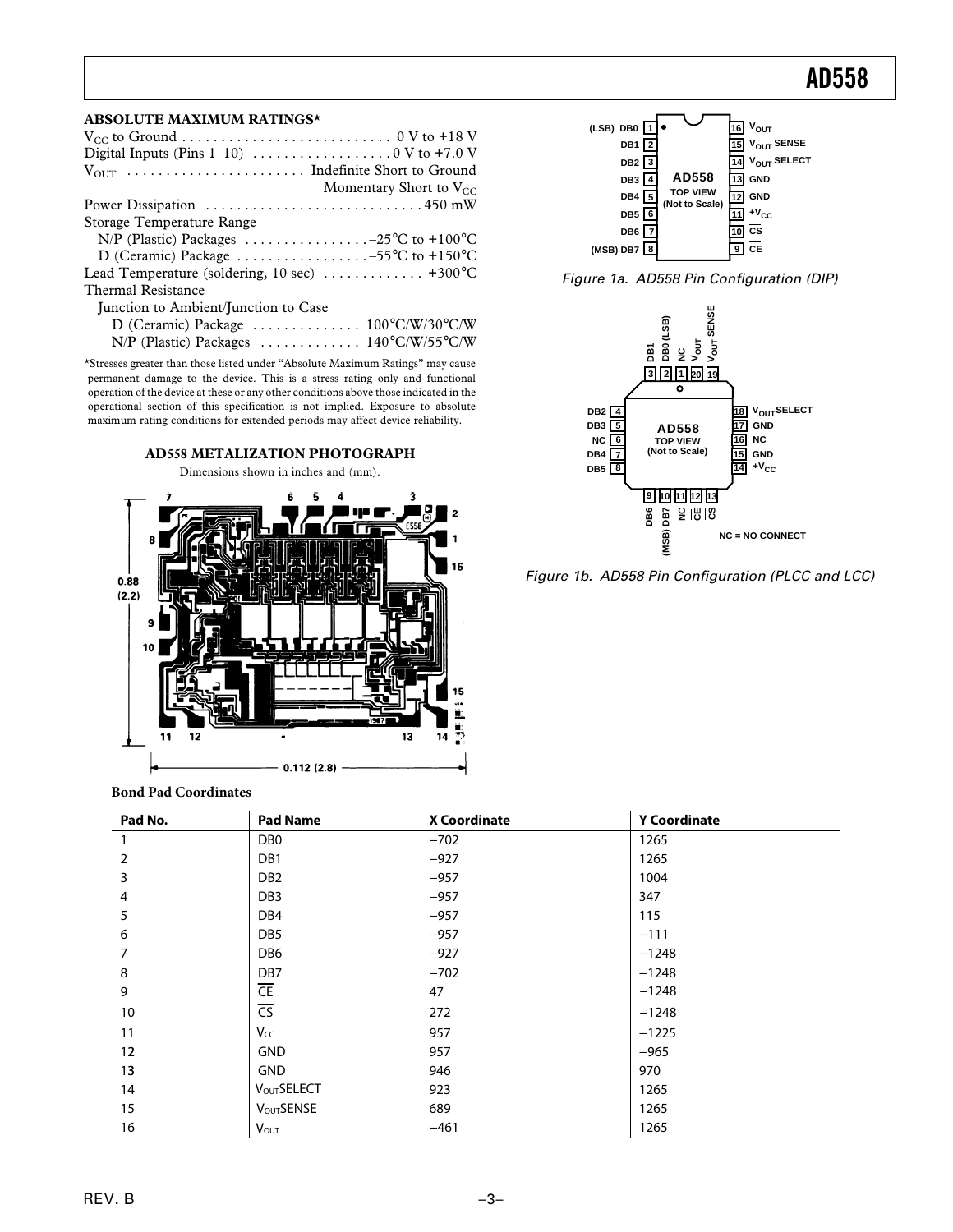#### **CIRCUIT DESCRIPTION**

The AD558 consists of four major functional blocks, fabricated on a single monolithic chip (see Figure 2). The main D-to-A converter section uses eight equally-weighted laser-trimmed current sources switched into a silicon-chromium thin-film R/2R resistor ladder network to give a direct but unbuffered 0 mV to 400 mV output range. The transistors that form the DAC switches are PNPs; this allows direct positive-voltage logic interface and a zero-based output range.



#### Figure 2. AD558 Functional Block Diagram

The high speed output buffer amplifier is operated in the noninverting mode with gain determined by the user-connections at the output range select pin. The gain-setting application resistors are thin-film laser-trimmed to match and track the DAC resistors and to assure precise initial calibration of the two output ranges, 0 V to 2.56 V and 0 V to 10 V. The amplifier output stage is an NPN transistor with passive pull-down for zero-based output capability with a single power supply. The internal precision voltage reference is of the patented bandgap type. This design produces a reference voltage of 1.2 volts and thus, unlike 6.3 volt temperature compensated Zeners, may be operated from a single, low voltage logic power supply. The microprocessor interface logic consists of an 8-bit data latch and control circuitry. Low power, small geometry and high speed are advantages of the  $I^2L$  design as applied to this section. I<sup>2</sup>L is bipolar process compatible so that the performance of the analog sections need not be compromised to provide on-chip logic capabilities. The control logic allows the latches to be operated from a decoded microprocessor address and write signal. If the application does not involve a  $\mu$ P or data bus, wiring CS and CE to ground renders the latches "transparent" for direct DAC access.

#### **MIL-STD-883**

The rigors of the military/aerospace environment, temperature extremes, humidity, mechanical stress, etc., demand the utmost in electronic circuits. The AD558, with the inherent reliability of integrated circuit construction, was designed with these applications in mind. The hermetically-sealed, low profile DIP package takes up a fraction of the space required by equivalent modular designs and protects the chip from hazardous environments. To further ensure reliability, military temperature range AD558 grades S and T are available screened to MIL-STD-883. For more complete data sheet information consult the Analog Devices' Military Databook.

#### **CHIP AVAILABILITY**

The AD558 is available in laser-trimmed, passivated chip form. AD558J and AD558T chips are available. Consult the factory for details.

|               | <b>Digital Input Code</b> | <b>Output Voltage</b> |              |                |
|---------------|---------------------------|-----------------------|--------------|----------------|
| <b>Binary</b> | Hexadecimal               | Decimal               | 2.56 V Range | 10.000 V Range |
| 0000 0000     | 0 <sup>0</sup>            | 0                     | 0            | $\Omega$       |
| 0000 0001     | 01                        |                       | 0.010 V      | 0.039 V        |
| 0000 0010     | 02                        | 2                     | 0.020 V      | 0.078 V        |
| 0000 1111     | 0 <sub>F</sub>            | 15                    | 0.150V       | 0.586V         |
| 0001 0000     | 10                        | 16                    | 0.160V       | $0.625$ V      |
| 0111 1111     | 7F                        | 127                   | 1.270 V      | 4.961 V        |
| 1000 0000     | 80                        | 128                   | 1.280 V      | 5.000 V        |
| 1100 0000     | C <sub>0</sub>            | 192                   | 1.920V       | 7.500 V        |
| 1111 1111     | FF                        | 255                   | 2.55V        | 9.961 V        |

#### **Input Logic Coding**

#### **CONNECTING THE AD558**

The AD558 has been configured for ease of application. All reference, output amplifier and logic connections are made internally. In addition, all calibration trims are performed at the factory assuring specified accuracy without user trims. The only connection decision that must be made by the user is a single jumper to select output voltage range. Clean circuit board layout is facilitated by isolating all digital bit inputs on one side of the package; analog outputs are on the opposite side.

Figure 3 shows the two alternative output range connections. The 0 V to 2.56 V range may be selected for use with any power supply between  $+4.5$  V and  $+16.5$  V. The 0 V to 10 V range requires a power supply of +11.4 V to +16.5 V.



#### a. 0 V to 2.56 V Output Range b. 0 V to 10 V Output Range Figure 3. Connection Diagrams

Because of its precise factory calibration, the AD558 is intended to be operated without user trims for gain and offset; therefore no provisions have been made for such user trims. If a small increase in scale is required, however, it may be accomplished by slightly altering the effective gain of the output buffer. A resistor in series with  $V_{OUT}$  SENSE will increase the output range.

For example if a 0 V to 10.24 V output range is desired (40 mV = 1 LSB), a nominal resistance of 850  $\Omega$  is required. It must be remembered that, although the internal resistors all ratiomatch and track, the *absolute* tolerance of these resistors is typically ±20% and the *absolute* TC is typically –50 ppm/°C (0 to  $-100$  ppm/°C). That must be considered when rescaling is performed. Figure 4 shows the recommended circuitry for a full-scale output range of 10.24 volts. Internal resistance values shown are nominal.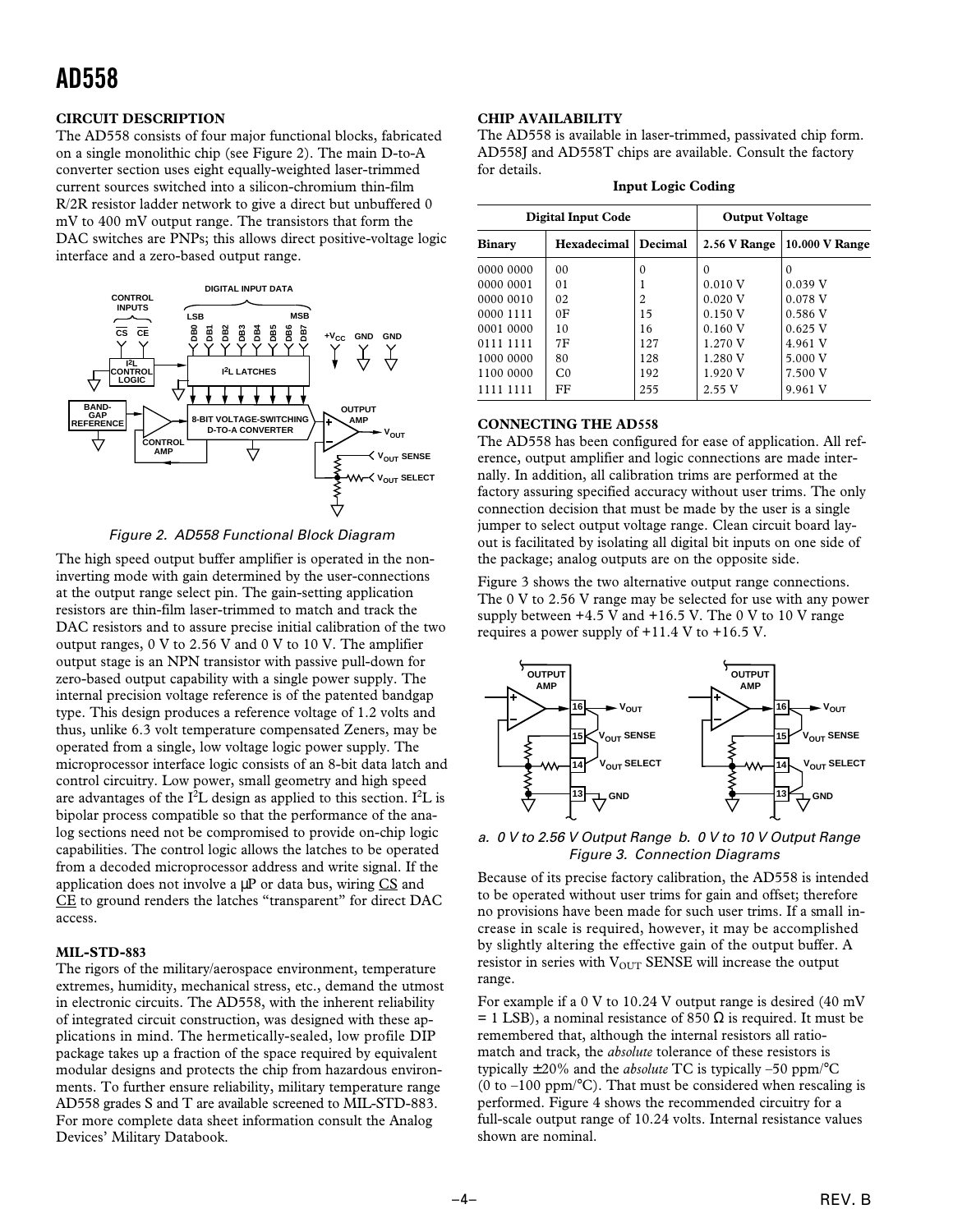

Figure 4. 10.24 V Full-Scale Connection

*NOTE: Decreasing the scale by putting a resistor in series with GND will not work properly due to the code-dependent currents in GND. Adjusting offset by injecting dc at GND is not recommended for the same reason.*

#### **GROUNDING AND BYPASSING\***

All precision converter products require careful application of good grounding practices to maintain full rated performance. Because the AD558 is intended for application in microcomputer systems where digital noise is prevalent, special care must be taken to assure that its inherent precision is realized.

The AD558 has two ground (common) pins; this minimizes ground drops and noise in the analog signal path. Figure 5 shows how the ground connections should be made.



Figure 5. Recommended Grounding and Bypassing

It is often advisable to maintain separate analog and digital grounds throughout a complete system, tying them common in one place only. If the common tie-point is remote and accidental disconnection of that one common tie-point occurs due to card removal with power on, a large differential voltage between the two commons could develop. To protect devices that interface to both digital and analog parts of the system, such as the AD558, it is recommended that common ground tie-points should be provided at *each* such device. If only one system ground can be connected directly to the AD558, it is recommended that analog common be selected.

#### **POWER SUPPLY CONSIDERATIONS**

The AD558 is designed to operate from a single positive power supply voltage. Specified performance is achieved for any supply voltage between +4.5 V and +16.5 V. This makes the AD558 ideal for battery-operated, portable, automotive or digital mainframe applications.

### **Applications–AD558**

The only consideration in selecting a supply voltage is that, in order to be able to use the 0 V to 10 V output range, the power supply voltage must be between  $+11.4$  V and  $+16.5$  V. If, however, the 0 V to 2.56 V range is to be used, power consumption will be minimized by utilizing the lowest available supply voltage (above +4.5 V).

#### **TIMING AND CONTROL**

The AD558 has data input latches that simplify interface to 8 and 16-bit data buses. These latches are controlled by Chip Enable ( $\overline{CE}$ ) and Chip Select ( $\overline{CS}$ ) inputs.  $\overline{CE}$  and  $\overline{CS}$  are internally "NORed" so that the latches transmit input data to the DAC section when both  $\overline{\text{CE}}$  and  $\overline{\text{CS}}$  are at Logic "0". If the application does not involve a data bus, a "00" condition allows for direct operation of the DAC. When either  $\overline{\text{CE}}$  or  $\overline{\text{CS}}$  go to Logic "1", the input data is latched into the registers and held until both  $\overline{\text{CE}}$  and  $\overline{\text{CS}}$  return to "0". (Unused  $\overline{\text{CE}}$  or  $\overline{\text{CS}}$  inputs should be tied to ground.) The truth table is given in Table I. The logic function is also shown in Figure 6.

| <b>Input Data</b> | CE | $\overline{\text{CS}}$ | <b>DAC</b> Data         | Latch<br>Condition |
|-------------------|----|------------------------|-------------------------|--------------------|
|                   |    |                        |                         | "Transparent"      |
|                   |    |                        |                         | "Transparent"      |
|                   | g  |                        |                         | Latching           |
|                   | g  |                        |                         | Latching           |
|                   |    | q                      |                         | Latching           |
|                   |    | g                      |                         | Latching           |
| X                 |    | X                      | Previous Data           | Latched            |
| $\mathbf{x}$      | X  |                        | Previous Data   Latched |                    |

**NOTES**  $X =$  Does not matter.

g = Logic Threshold at Positive-Going Transition.



Figure 6. AD558 Control Logic Function

In a level-triggered latch such as that in the AD558 there is an interaction between data setup and hold times and the width of the enable pulse. In an effort to reduce the time required to test all possible combinations in production, the AD558 is tested with t<sub>DS</sub> = t<sub>W</sub> = 200 ns at 25°C and 270 ns at T<sub>MIN</sub> and T<sub>MAX</sub>, with  $t_{DH}$  = 10 ns at all temperatures. Failure to comply with these specifications may result in data not being latched properly.

Figure 7 shows the timing for the data and control signals;  $\overline{\text{CE}}$ and  $\overline{CS}$  are identical in timing as well as in function.

<sup>\*</sup>For additional insight, "An IC Amplifier Users' Guide to Decoupling, Grounding and Making Things Go Right For A change," is available at no charge from any Analog Devices Sales Office.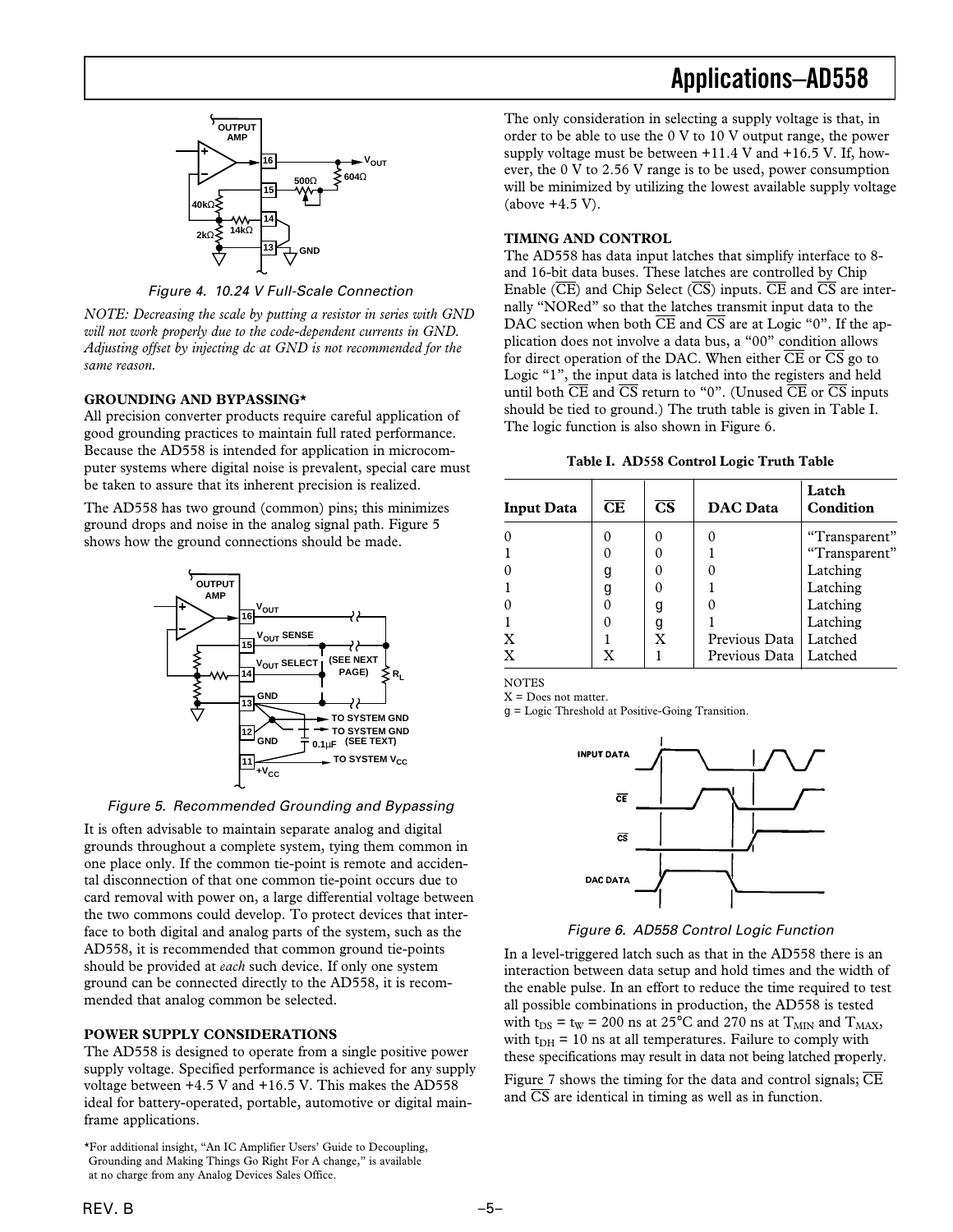



#### **USE OF V<sub>OUT</sub> SENSE**

Separate access to the feedback resistor of the output amplifier allows additional application versatility. Figure 8a shows how  $I \times R$  drops in long lines to remote loads may be cancelled by putting the drops "inside the loop." Figure 8b shows how the separate sense may be used to provide a higher output current by feeding back around a simple current booster.



a. Compensation for  $I \times R$  Drops in Output Lines



b. Output Current Booster Figure 8. Use of  $V_{OUT}$  Sense

#### **OPTIMIZING SETTLING TIME**

In order to provide single-supply operation and zero-based output voltage ranges, the AD558 output stage has a passive "pull-down" to ground. As a result, settling time for negative going output steps may be longer than for positive-going output steps. The relative difference depends on load resistance and capacitance. If a negative power supply is available, the negative-going settling time may be improved by adding a pulldown resistor from the output to the negative supply as shown in Figure 9. The value of the resistor should be such that, at zero voltage out, current through that resistor is 0.5 mA max.

#### **BIPOLAR OUTPUT RANGES**

The AD558 was designed for operation from a single power supply and is thus capable of providing only unipolar (0 V to  $+2.56$  V and 0 V to 10 V) output ranges. If a negative supply is





available, bipolar output ranges may be achieved by suitable output offsetting and scaling. Figure 10 shows how a  $\pm 1.28$  volt output range may be achieved when a –5 volt power supply is available. The offset is provided by the AD589 precision 1.2 volt reference which will operate from a +5 volt supply. The AD544 output amplifier can provide the necessary  $\pm 1.28$  volt output swing from ±5 volt supplies. Coding is complementary offset binary.



Figure 10. Bipolar Operation of AD558 from  $±5$  V Supplies

#### **MEASURING OFFSET ERROR**

One of the most commonly specified endpoint errors associated with real-world nonideal DACs is offset error.

In most DAC testing, the offset error is measured by applying the zero-scale code and measuring the output deviation from 0 volts. There are some DACs, like the AD558 where offset errors may be present but not observable at the zero scale, because of other circuit limitations (such as zero coinciding with singlesupply ground) so that a nonzero output at zero code cannot be read as the offset error. Factors like this make testing the AD558 a little more complicated.

By adding a pulldown resistor from the output to a negative supply as shown in Figure 11, we can now read offset errors at zero code that may not have been observable due to circuit limitations. The value of the resistor should be such that, at zero voltage out, current through the resistor is 0.5 mA max.



a. 0 V to 2.56 V Output Range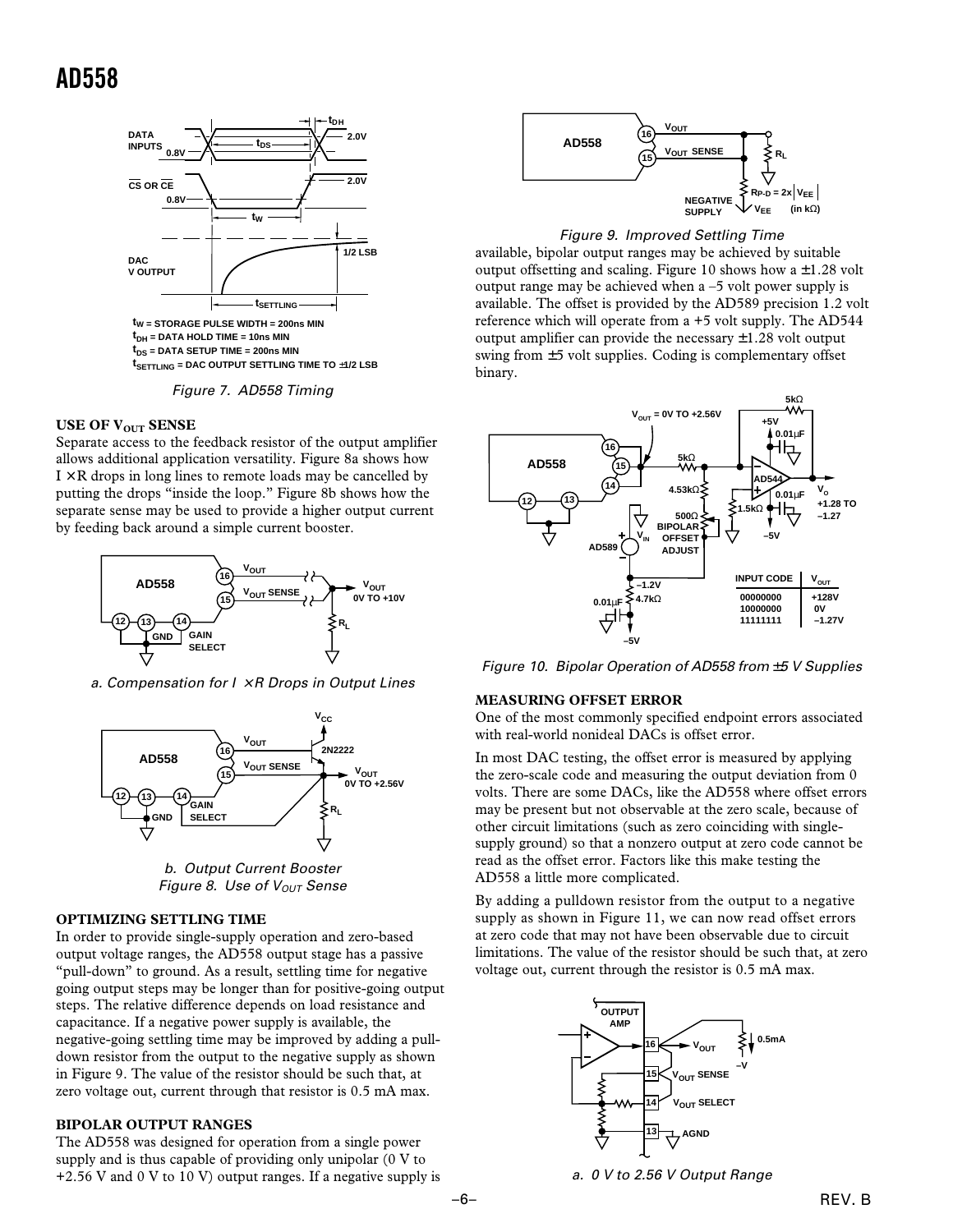

b. 0 V to 10 V Output Range Figure 11. Offset Connection Diagrams

#### **INTERFACING THE AD558 TO MICROPROCESSOR DATA BUSES**

The AD558 is configured to act like a "write only" location in memory that may be made to coincide with a read only memory location or with a RAM location. The latter case allows data previously written into the DAC to be read back later via the RAM. Address decoding is partially complete for either ROM or RAM. Figure 12 shows interfaces for three popular microprocessor systems.





b. 8080A/AD558 Interface





## Performance (typical @ +25°C,  $V_{cc}$   $\pm$  +5 V to +15 V unless otherwise noted)



 Figure 13. Full-Scale Accuracy vs. Temperature Performance of AD558



Figure 14. Zero Drift vs. Temperature Performance of AD558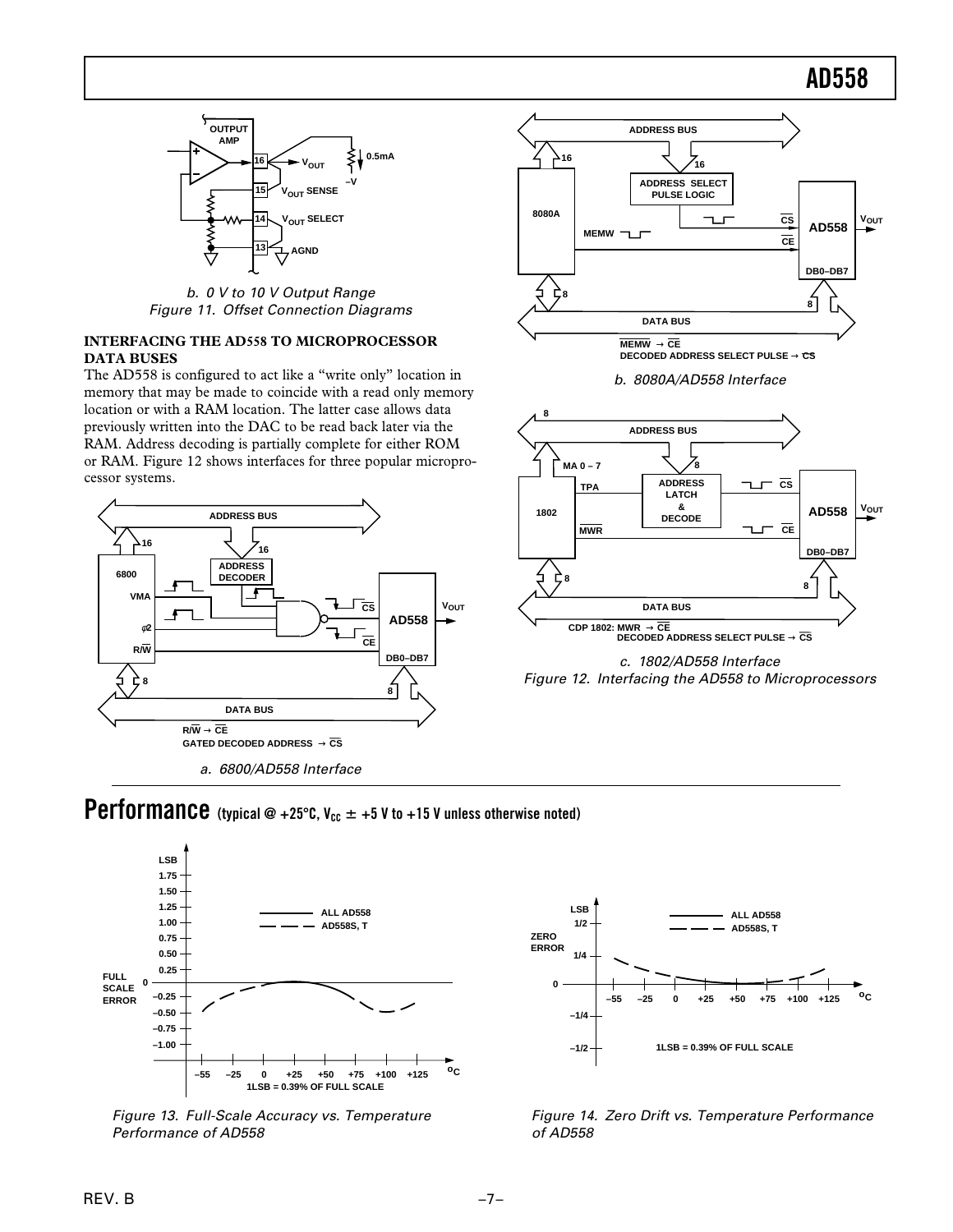

Figure 15. Quiescent Current vs. Power Supply Voltage for AD558



HORIZONTAL: 200ns/DIV

Figure 16. AD558 Settling Characteristics Detail 0 V to 2.56 V Output Range Full-Scale Step



HORIZONTAL: 500ns/DIV

Figure 17. AD558 Settling Characteristic Detail 0 V to 10 V Output Range Full-Scale Step



Figure 18. AD558 Logic Timing